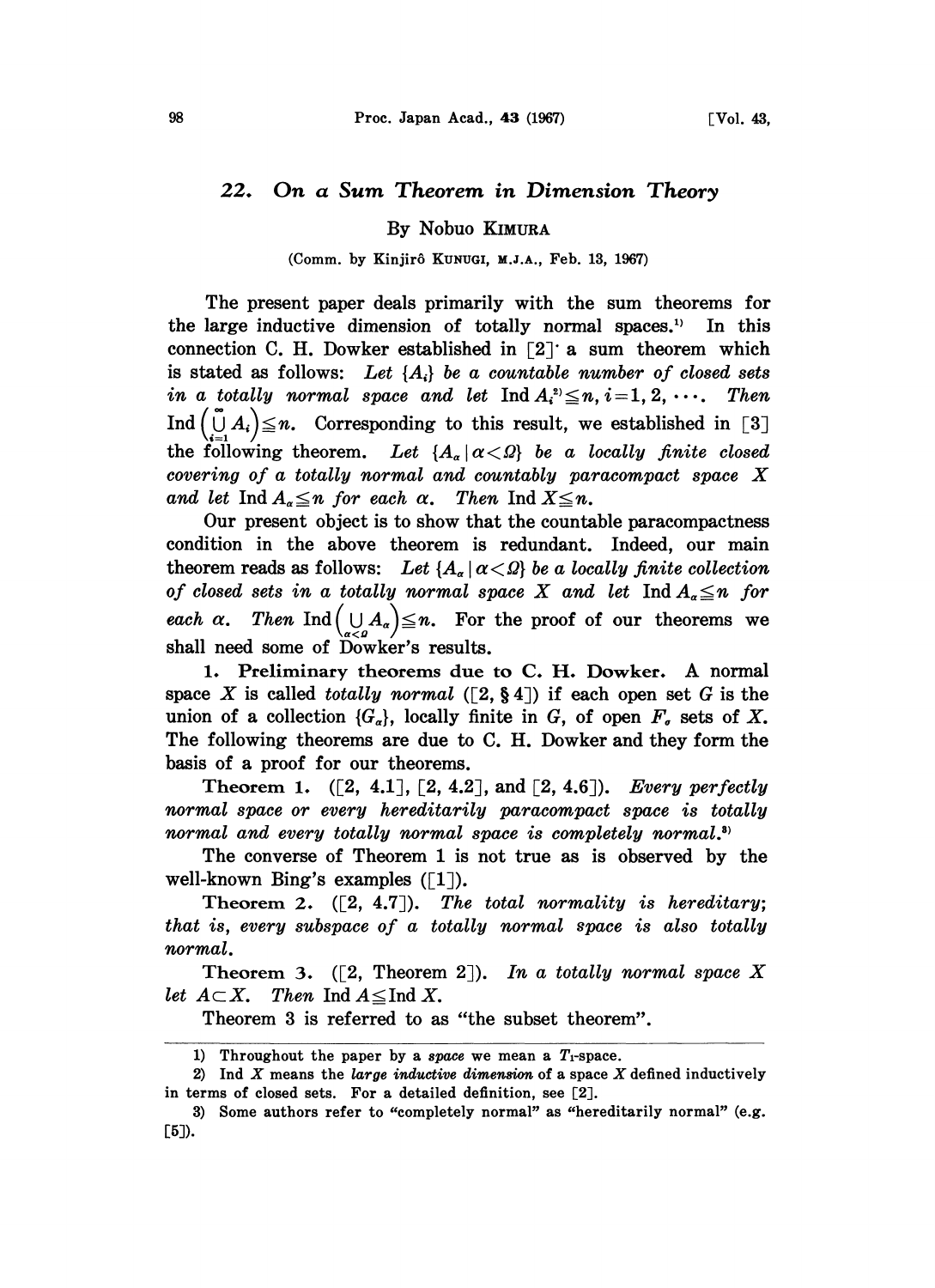Theorem 4.  $([2, 2.2])$ . If A is a closed subset of a completely normal space X and if  $\text{Ind } A \leq n$  and  $\text{Ind } (X-A) \leq n$ , then  $\text{Ind } X \leq n$ .

2. Theorems. In this section we list our theorems and their corollaries the proofs of which will be given at section 3.

Theorem 5. Let  ${A_{\alpha} | \alpha < \Omega}$  be a locally finite closed covering of a totally normal space X and let Ind  $A_{\alpha} \leq n$  for each  $\alpha$ . Then Ind  $X \leq n$ .

If  $X$  is a hereditarily paracompact space, we have more generally the following theorem which is a generalization of  $\lceil 4$ , Theorem 5, 2.

Theorem 6. Let  ${A_{\alpha} | \alpha < \Omega}$  be a locally countable closed covering of a hereditarily paracompact space X and let Ind  $A_{\alpha} \leq n$ for each  $\alpha$ . Then Ind  $X \leq n$ .

In view of Theorems 2 and 3, the following is a direct consequence of Theorem 5.

Corollary 1. Let  ${A_{\alpha} | \alpha < \Omega}$  be a locally finite collection of closed sets in a totally normal space X and let  $\text{Ind } A_{\alpha} \leq n$  for each  $\alpha$ . Then Ind  $\sum_{\alpha \leq 0}^{\infty} A_{\alpha} \leq n$ .

From Corollary <sup>1</sup> and from Dowker's countable sum theorem we obtain

Theorem 7. Let  $\{A_{i\alpha} | \alpha < \Omega, i = 1, 2, \cdots\}$  be a *σ*-locally finite collection of closed sets in <sup>a</sup> totally normal space X and let Ind  $A_{i\alpha} \leq n$  for each i and  $\alpha$ . Then  $\text{Ind} \sum_{i=1}^{\infty} \sum_{\alpha < p} A_{i\alpha} \leq n$ .

By virtue of Theorem 1, as an immediate eonsequenee of Theorem 7, we obtain

Corollary 2. Let  $\{A_{i\alpha} | \alpha \langle \Omega, i=1, 2, \cdots \}$  be a *σ*-locally finite collection of closed sets in a perfectly normal or hereditarily paracompact space and let Ind  $A_{i\alpha} \leq n$  for each i and  $\alpha$ . Then  $\operatorname{Ind} \sum_{i=1}^{\infty} \sum_{\alpha < \beta} A_{i\alpha} \leq n.$ 

3. Proof of Theorem 5. We proceed by induction on  $n$ . Since the theorem is trivially true for  $n=-1$ , we have only to verify it for *n* assuming it true for  $k < n$ . Let  $F \subset G$  with F closed and G open. To complete our induction we should find an open set  $W$  of X such that  $F \subset W \subset G$  and  $\text{Ind } \mathfrak{B} W^{s} \leq n-1$ . Let  $F_{\alpha} = F \cdot A_{\alpha}$  and  $G_{\alpha} = G \cdot A_{\alpha}$ . Then  $F_{\alpha}$  and  $G_{\alpha}$  are closed and open, in  $A_{\alpha}$ , respectively, and  $F_\alpha \subset G_\alpha$ . All  $F_\alpha$  will be assumed to be non-empty without loss of generality. In what follows, " $A_{\alpha}$ -open" and " $A_{\alpha}$ -closed" are used in place of "open in  $A_{\alpha}$ " and "closed in  $A_{\alpha}$ " for the sake of simplicity. Now suppose that for every  $\beta < \alpha$  an  $A_{\beta}$ -open set  $W_{\beta}$  has been so

<sup>4)</sup> We use frequently the symbols "." and "+" instead of " $\cap$ " and " $\cup$ ", respectively.

<sup>5)</sup>  $\mathfrak{B}W$  stands for the boundary of  $W$ ,  $\mathfrak{B}W = W$ -int W.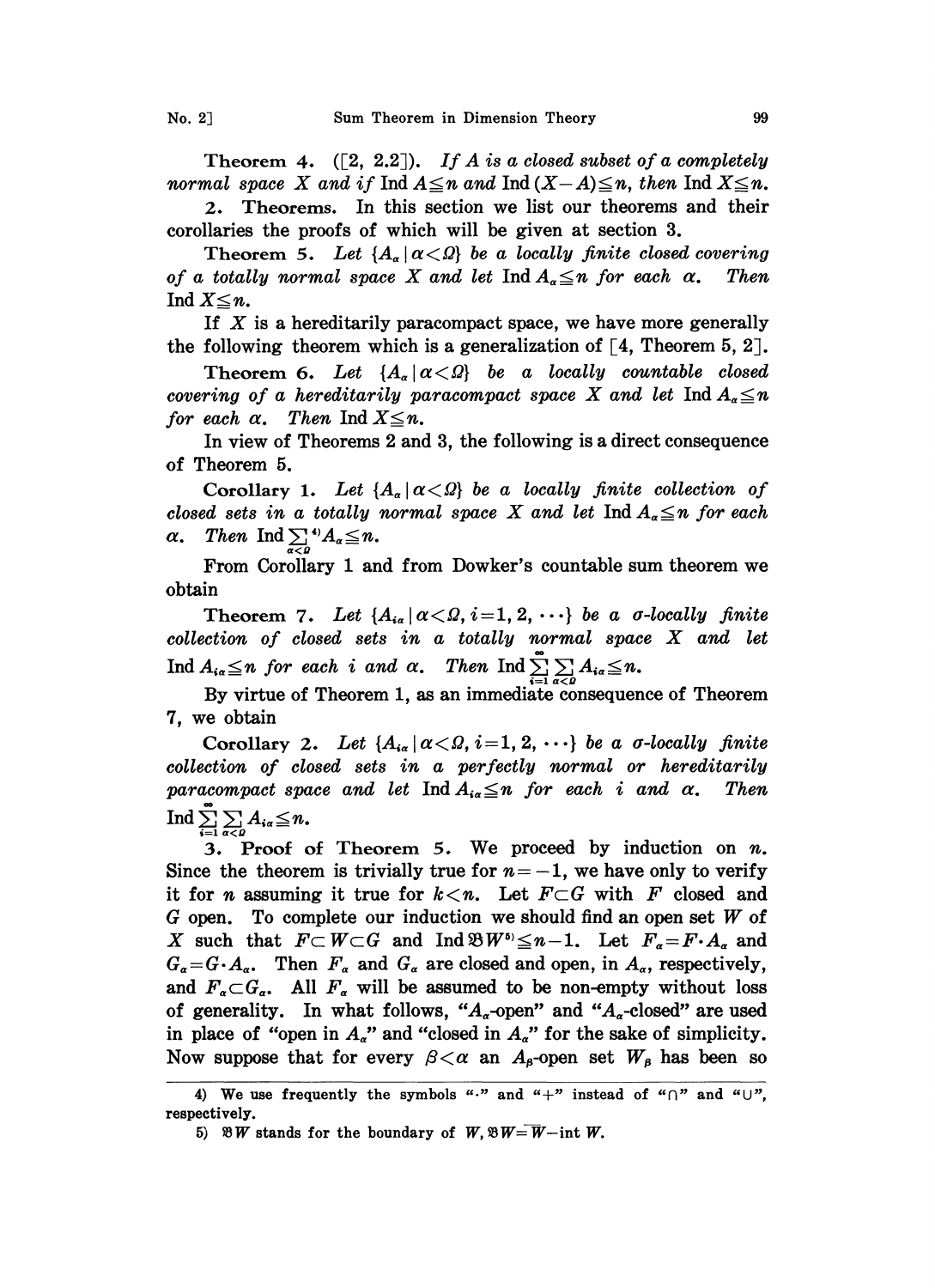100 N. KIMURA [Vol. 43,

constructed that

( 1 ) ( i )  $\text{Ind } \mathfrak{B}_{\beta} W_{\beta}^{\mathfrak{g}} \leq n-1,$ (ii)  $F_{\beta} \subset W_{\beta} \subset G_{\beta}$ , (iii)  $W_{\beta} \cdot A_{\gamma} = W_{\gamma} \cdot A_{\beta}$  for every  $\gamma < \alpha$ .

Since  $\bar{W}_{\beta} \cdot A_{\beta} = \bar{W}_{\beta}$  by virtue of the closedness of  $A_{\beta}$ , we obtain  $\mathfrak{B}_{\beta}W_{\beta} = \overline{W}_{\beta} - W_{\beta}$ . From  $A_{\beta}$ -closedness of  $\mathfrak{B}_{\beta}W_{\beta}$  it follows that  $\mathfrak{B}_{\beta}W_{\beta}$ Since  $W_{\beta} \cdot A_{\beta} = W_{\beta}$  by virtue of the closedness of  $A_{\beta}$ , we obtain  $\mathfrak{B}_{\beta}W_{\beta} = \overline{W}_{\beta} - W_{\beta}$ . From  $A_{\beta}$ -closedness of  $\mathfrak{B}_{\beta}W_{\beta}$  it follows that  $\mathfrak{B}_{\beta}W_{\beta}$  and hence  $\sum_{\beta} \mathfrak{B}_{\beta}W_{\$ by (iii)  $A_{\alpha} \cdot \sum_{\beta < \alpha}^{\beta < \alpha} W_{\beta}$  is  $A_{\alpha}^0$ -closed. Hence  $A_{\alpha} \cdot \sum_{\beta < \alpha} W_{\beta} + F_{\alpha}^{\alpha}$  is  $A_{\alpha}^0$ -closed. On the other hand, we obtain  $A_{\alpha} \sum_{\beta < \alpha} W_{\beta} + (G_{\alpha} - \sum_{\beta < \alpha} A_{\beta})$  is  $A_{\alpha}^0$ -open.<br>In fact, since  $G_{\alpha} = \sum A_{\alpha}$  is naturally  $A_{\alpha}^0$ -onen, it suffices to show that In fact, since  $G_{\alpha} - \sum_{\beta < \alpha} A_{\beta}$  is naturally  $A_{\alpha}^{\beta}$ -open, it suffices to show that<br>every point  $x \in A_{\alpha} \cdot \sum_{\beta < \alpha} W_{\beta}$  is an  $A_{\alpha}^{\beta}$ -inner point of the given set. For<br>this purpose let  $A_{\beta_1}, A_{\beta_2}, \cdots,$ every point  $x \in A_{\alpha} \cdot \sum_{\beta < \alpha}^{\beta < \alpha} W_{\beta}$  is an  $A_{\alpha}^{\alpha}$ -inner point of the given set. For this purpose let  $A_{\beta_1}, A_{\beta_2}, \cdots, A_{\beta_k}$  with each  $\beta_i < \alpha$  be all the sets which contain  $x$ . Then  $x$  has a neighborhood  $V(x)$  such that  $V(x) \cdot \sum_i \{A_\beta | \beta \neq \beta_i, i = 1, 2, \cdots, k, \beta \lt \alpha\} = 0$ . By means of (1) (iii) we can obtain  $x \in W_{\beta_1} \cdot W_{\beta_2} \cdot \cdots \cdot W_{\beta_k}$ . Hence x has a neighborhood  $U(x)$  such that  $U(x) \cdot A_{\beta_i} \subset W_{\beta_i}$ ,  $i = 1, 2, \dots, k$ . Since  $x \in \sum_i W_{\beta_i}$ <br>we have  $x \in A_{\alpha} \cdot G = G_{\alpha}$ . Again x has a neighborhood  $W(x)$  such  $A_{\alpha} \cdot W(x) \subset G_{\alpha}$ . Let  $N(x) = V(x) \cdot U(x) \cdot W(x)$ . From the definition we have  $x \in A_{\alpha} \cdot G = G_{\alpha}$ . Again x has a neighborhood  $W(x)$  such that  $A_{\alpha} \cdot W(x) \subset G_{\alpha}$ . Let  $N(x) = V(x) \cdot U(x) \cdot W(x)$ . From the definition of  $V(x)$ ,  $U(x)$ , and  $W(x)$  it readily follows that  $A_{\alpha}^0 \cdot N(x) \subset A_{\alpha} \cdot N(x)$ <br> $\subset A_{\alpha} \cdot \sum_{\beta \prec \alpha} W_{\beta} + (G_{\alpha} - \sum_{\beta \prec \alpha} A_{\beta})$  and this shows that  $A_{\alpha} \cdot \sum_{\beta \prec \alpha} W_{\beta} + (G_{\alpha} - \sum_{\beta \prec \alpha} A_{\beta})$ is  $A_{\alpha}^0$ -open. Since  $A_{\alpha} \cdot \sum_{\beta < \alpha} W_{\beta} + F_{\alpha} \subset A_{\alpha} \cdot \sum_{\beta < \alpha} W_{\beta} + (G_{\alpha} - \sum_{\beta < \alpha} A_{\beta})$ <br>Ind  $A_{\alpha}^0 \leq$  Ind  $A_{\alpha} \leq n$ , there is an  $A_{\alpha}^0$ -open set  $W_{\alpha}$  such that (2) (i)  $A_{\alpha} \cdot \sum_{\beta < \alpha} W_{\beta} + F_{\alpha} \subset W_{\alpha} \subset A_{\alpha} \cdot \sum_{\beta < \alpha} W_{\beta} + (G_{\alpha} - \sum_{\beta < \alpha} A_{\beta}),$ <br>(ii) Ind  $\mathfrak{B}_{\alpha_0} W_{\alpha} \leq n-1$ ,

- where  $\mathfrak{B}_{\alpha_0} W_\alpha = \overline{W}_\alpha \cdot A_\alpha^0 W_\alpha$ . This  $W_\alpha$  satisfies that<br>
(3) (i)  $F_\alpha \subset W_\alpha \subset G_\alpha$  and  $W_\alpha$  is  $A_\alpha$ -open,<br>
(ii)  $\overline{H}_\alpha \mathfrak{B} W_\alpha \subset H_\alpha$ 
	-
- (3) (i)  $F_{\alpha} \subset W_{\alpha} \subset G_{\alpha}$  and  $W_{\alpha}$  is  $A_{\alpha}$ -open,<br>
(ii)  $\text{Ind } \mathfrak{B}_{\alpha} W_{\alpha} \leq n-1$ ,<br>
(iii) for every  $\gamma \leq \alpha$   $W_{\gamma} \cdot A_{\alpha} = W_{\alpha} \cdot A_{\gamma}$ .

The proof of (3) (i) is immediate from the fact that an  $A_{\alpha}^0$ -open set is at the same time an  $A_{\alpha}$ -open set. (3) (ii) is shown as follows. By calculation we have  $\mathfrak{B}_{\alpha}W_{\alpha} = \mathfrak{B}_{\alpha}W_{\alpha} \cdot A_{\alpha} = \mathfrak{B}_{\alpha}W_{\alpha} \cdot \left(A_{\alpha}^0 + \sum_{\beta < \alpha} \mathfrak{B}_{\beta}W_{\beta}\right)$ = $(\bar{W}_\alpha - W_\alpha) \cdot A_\alpha^0 + (\mathfrak{B}_\alpha W_\alpha \cdot \sum_{\beta < \alpha} \mathfrak{B}_\beta W_\beta) = \mathfrak{B}_{\alpha_0} A_\alpha + \mathfrak{B}_\alpha W_\alpha \cdot \sum_{\beta < \alpha} \mathfrak{B}_\beta W_\beta$ . By the subset theorem and the induction hypothesis we obtain  $(\mathfrak{B}_{\alpha}W_{\alpha} \cdot \sum_{\beta \leq \alpha} \mathfrak{B}_{\beta}W_{\beta}) \leq \text{Ind} \sum_{\beta \leq \alpha} \mathfrak{B}_{\beta}W_{\beta} \leq n-1$ . On the other hand, since Ind  $(\mathfrak{B}_{\alpha}W_{\alpha} \cdot \sum_{\beta \leq \alpha} \mathfrak{B}_{\beta}W_{\beta}) \leq \text{Ind} \sum_{\beta \leq \alpha} \mathfrak{B}_{\beta}W_{\beta} \leq n-1$ . On the other hand, since  $\mathfrak{B}_{\alpha}W_{\alpha} \cdot \sum_{\beta \leq \alpha} \mathfrak{B}_{\beta}W_{\beta}$  is closed in X, it is a priori closed in  $\mathfrak{B}_{\alpha}W_{\alpha}$ .

<sup>6)</sup>  $\mathfrak{B}_{\beta}W_{\beta}$  means  $A_{\beta}$ -boundary; i.e.,  $\mathfrak{B}_{\beta}W_{\beta}=\overline{W}_{\beta}\cdot A_{\beta}-W_{\beta}$  in view of  $A_{\beta}$ -openness of  $W_{\beta}$ . Notice that in general  $\mathfrak{B}W_{\beta}+\mathfrak{B}_{\beta}W_{\beta}$ .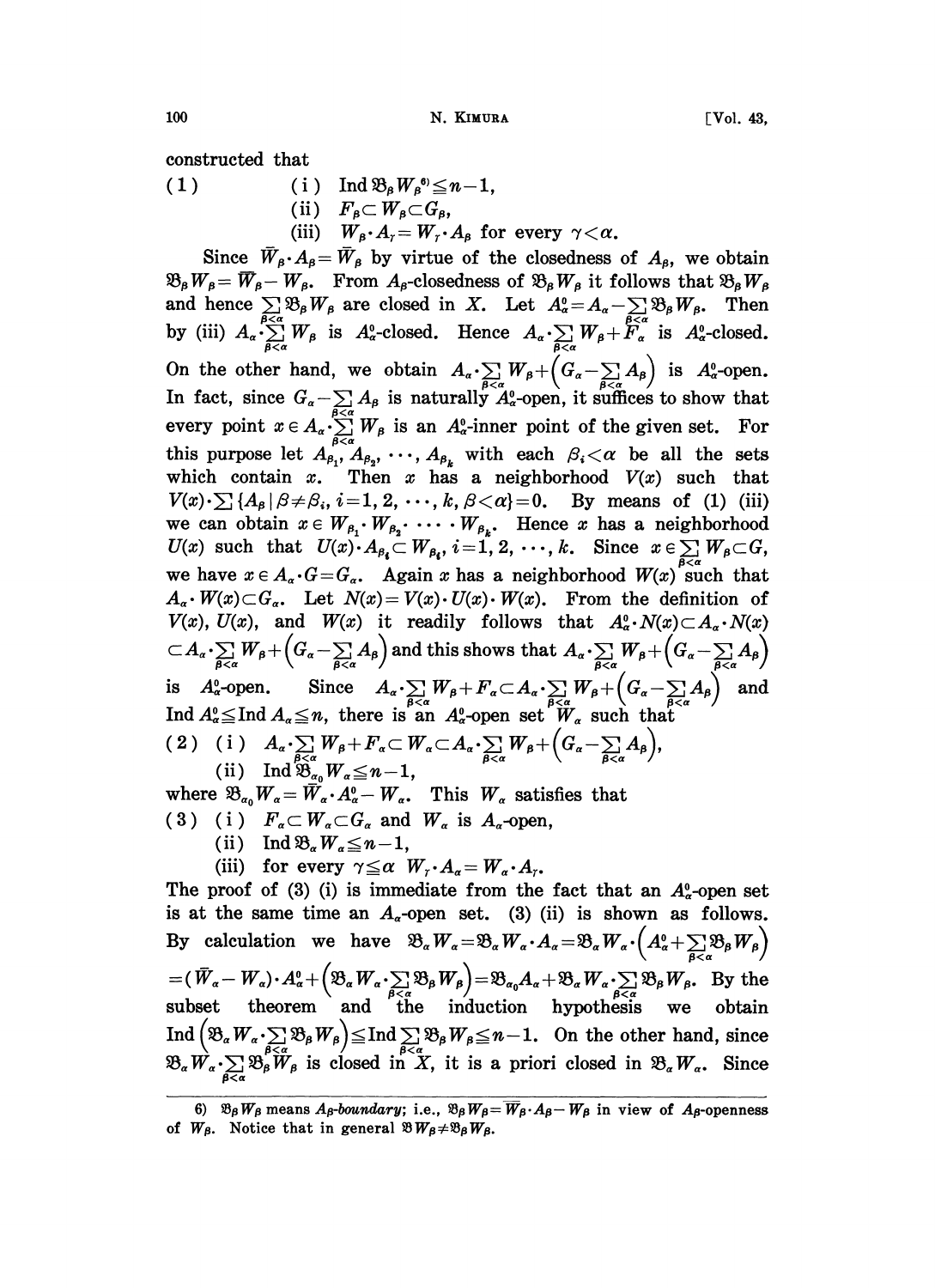$\mathfrak{B}_{\alpha}W_{\alpha}-\mathfrak{B}_{\alpha}W_{\alpha}\cdot\sum_{\beta<\alpha}\mathfrak{B}_{\beta}W_{\beta}\subset\mathfrak{B}_{\alpha_0}W_{\alpha}$ , Theorem 4 is applicable and we obtain Ind  $\mathfrak{B}_{\alpha} W_{\alpha} = \text{Ind} \left( \mathfrak{B}_{\alpha_0} W_{\alpha} + \mathfrak{B}_{\alpha} W_{\alpha} \cdot \sum_{\beta < \alpha} \mathfrak{B}_{\beta} W_{\beta} \right) \leq n-1$ . This proves (3) (ii).  $\mathfrak{B}_{\alpha}W_{\alpha}$  .  $\sum_{\beta<\alpha}\mathfrak{B}_{\beta}W_{\beta}$ <br>be shown. Firs Now (3) (iii) remains to be shown. First, by (2) (i),  $W_r \cdot A_\alpha \subset W_\alpha \cdot A_r$ is obvious. Hence we have only to prove the converse,  $W_r \cdot A_\alpha \supset W_\alpha \cdot A_r$ . Since from (2) (i) again it follows that  $W_{\alpha} \cdot A_{\gamma} \subset A_{\alpha} \cdot \sum_{\beta < \alpha} W_{\beta}$ , any point  $x \in W_\alpha \cdot A_\tau$  is contained in  $W_\beta$  for some  $\beta < \alpha$ . For this  $\beta$  we have  $x \in A_r \cdot W_\beta$ . However, by virtue of (1) (iii), we have  $A_r \cdot W_\beta = A_\beta \cdot W_r$ ,<br>and hence we get  $x \in A_\beta \cdot W_r \subset W_r$ . Therefore  $x \in W_r \cdot W_\alpha \subset W_r \cdot A_\alpha$ and this shows that  $W_r \cdot A_\alpha \supset W_\alpha \cdot A_r$ . This completes the proof of (3) (iii). By transfinite induction we get finally

Lemma. For any  $\alpha < \Omega$  there is an  $A_{\alpha}$ -open set  $W_{\alpha}$  such that (i)  $F_{\alpha} \subset W_{\alpha} \subset G_{\alpha}$ 

- (ii) Ind  $\mathfrak{B}_{\alpha}W_{\alpha} \leq n-1$ ,
- (iii)  $W_a \cdot A_\beta = W_\beta \cdot A_\alpha$  for every  $\beta < \Omega$ .

We now turn to the proof of Theorem 5. Let  $W = \sum_{\alpha \in \mathcal{A}} W_{\alpha}$ . We shall assert that the set  $W$  just defined is actually an open set as desired at the beginning of this section. First, to show the openness of W, let  $x \in W$ . Since all the  $A_{\alpha}$ 's which contain x are at most finite in number, there are  $\alpha_1 < \alpha_2 < \cdots < \alpha_k$  such that  $x \in A_{\alpha_i}$ ,  $i=1$ , 2, ..., k and  $x \notin A_{\alpha}$  otherwise. Since  $\sum_i \{A_{\alpha} | \alpha \neq \alpha_1, \alpha_2, \ldots, \alpha_k\}$  is closed, x has a neighborhood  $V(x)$  such that  $V(x) \cdot \sum_i \{A_\alpha | \alpha \neq \alpha_1, \alpha_2, \alpha_3\}$  $\ldots, \alpha_k$  = 0. While (iii) in the above lemma shows that  $W_{\alpha_1}, W_{\alpha_2},$  $\ldots$ ,  $W_{\alpha_k}$  and only these contain x. On account of the  $A_{\alpha_i}$ -openness of  $W_{\alpha_i}$  we can choose, in X, a neighborhood  $U_i(x)$  of x so that  $U_i(x) \cdot A_{\alpha} \subset W_{\alpha}$ . Let  $W(x) = V(x) \cdot U_i(x) \cdot U_i(x) \cdot \cdots \cdot U_k(x)$ . Then  $U_i(x) \cdot A_{\alpha_i} \subset W_{\alpha_i}$ , Let  $W(x) = V(x) \cdot U_1(x) \cdot U_2(x) \cdot \cdots \cdot U_k(x)$ .  $W(x) \subset W$ . In fact, if some  $y \in W(x)$  were not in W, y would belong to  $A_r$  for some  $\gamma$  with  $\gamma \neq \alpha_i$ ,  $i=1, 2, \dots, k$ . This is impossible since  $V(x) \cdot A<sub>1</sub> = 0$  by such  $\gamma$ . Hence W is open. There remains only to prove Ind  $\mathfrak{B} W \leq n-1$ . For this purpose we first prove  $\mathfrak{B} W \subset \sum_{\alpha < \beta} \mathfrak{B}_{\alpha} W_{\alpha}$ . This is shown as follows:

 $\mathfrak{B}W=\sum_{\alpha}W_{\alpha}-\text{int}\sum_{\alpha}W_{\alpha}=\sum_{\alpha}W_{\alpha}-\sum_{\alpha}W_{\alpha}-\sum_{\alpha}W_{\alpha}-\sum_{\alpha}(\bar{W}_{\alpha}-W_{\alpha})=\sum_{\alpha\in\Omega}\mathfrak{B}_{\alpha}W_{\alpha}.$ By the subset theorem we obtain  $\overline{\text{Ind}} \otimes W \leq \text{Ind} \sum_{x \in \mathcal{B}} \mathfrak{B}_x W \cdot \overline{\text{Ind}}$ inequality  $\text{Ind} \sum_{\alpha < \rho} \mathfrak{B}_{\alpha} W_{\alpha} \leq n-1$  follows from the induction hypothesis. This completes the proof of Theorem 5.

We are indebted to Prof. K. Morita for his valuable advice.

## References

- [1] R. H. Bing: Metrization of topological spaces. Canadian Jour. Math., 3, 175-186 (1951).
- [2] C. H. Dowker: Inductive dimension of countably normal spaces. Quart.